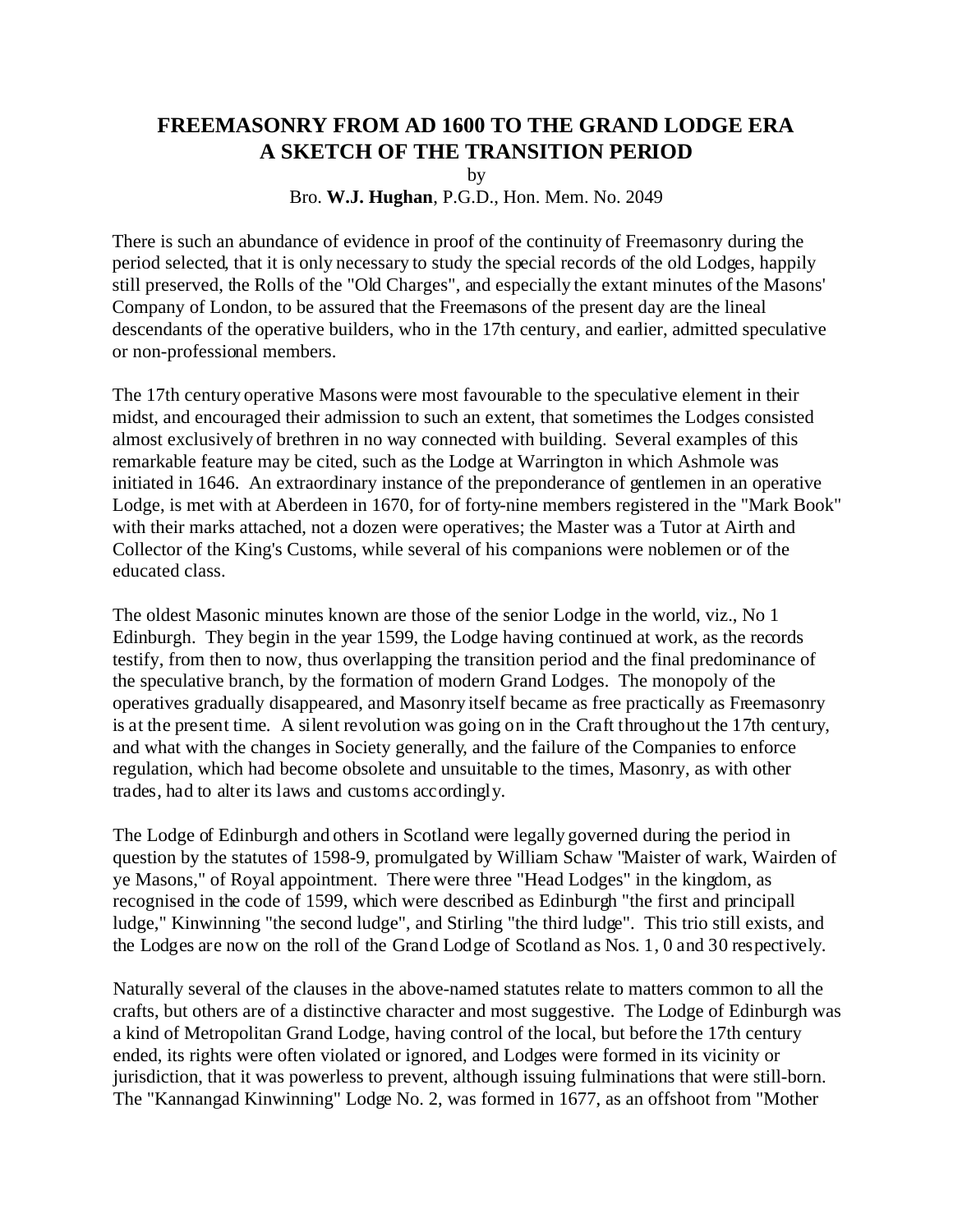Lodge Kinwinning", and in 1688, a secession from the Lodge of Edinburgh resulted in the establishment of the "Kannangad and Leith, Leith and Kannangad" Lodge, now No. 5, and notwithstanding all the means used by the Mother Lodge, only one of the seceders was induced to return to the fold. Then, again, early in the 18th century, the journeymen were not satisfied with the masters' regulation and control; they seceded and started a Lodge on their own account, and what is more gained a victory over their powerful opponents, though Master Masons, by persisting in giving the "Mason Word" to neophytes, the prerogative previously of their superiors. Two of their number were imprisoned for contumacy, but an appeal to the Court ended in their being allowed, as per the "Decreed Arbitral" of 1715, to assemble as a separate organisation, and esoterically -- i.e., to communicate the "word" -- as well as generally, to conduct their own Lodge, then and since known as the "Journeymen", now No. 8 on the roll. The Masters were fined a hundred pounds for their high-handed conduct, which fine has not yet been paid.

The attendance of Apprentices at the Lodge during the making of Fellow-crafts is confirmed by the minutes of 1601, 1606 and 1637, while the "Schaw Ordinances" provided for the presence of six Masters and two Apprentices, in like manner, on the making of Masters, a privilege subsequently assumed by the Incorporation. Operative Essays were obligatory in relation to both classes, Essay Masters being appointed, and also "indenters for instruction;" represented in Modern Lodges by the questions preparatory to promotion, and the proposers and seconders of candidates respectively.

The first minute of the Lodge of Edinburgh containing an entry concerning speculative membership is dated 8th June, 1600, and is the oldest of the kind known in Great Britain and Ireland. The Brother was John Boswell, Esq., the laird of Auchinleck, who attended as a member, and whose name and mark attested the minutes, along with twelve operatives who likewise agreed to the business transacted, and acquiesced in the same manner. When he joined we cannot tell.

The head of the Lodge was generally styled "Deacon," while the "Warden" was the medium of communication with the "Warden General", who was a kind of Grand Master, the prototype of our modern Grand Lodge Rulers. William Schaw was styled "Chief Maister of Maissonis" in the 16th century and later.

In the 17th century, it was quite a common occurrence for noblemen and gentlemen to occupy the Chairs of Lodges, even if only Apprentices, as with the Earl of Cassillis, who in 1672 was Deacon of "Mother Lodge Kinwinning", being followed by Sir Alexander Cunninghame and the Earl of Eglintoune, also an Apprentice. Harry Elphington, Tutor of Airth and Collector of the King';s Customs, was Master of the Lodge of Aberdeen - now No. 1 tris - in 1670, the members of which were mostly speculatives, though an operative Lodge. Lord Strathallan was the Master or President of the Lodge of Dundee, -- known as the "Lady Luge of Dundee" in 1536. Other instances could also be cited.

The old Lodge of Kinwinning exercised jurisdiction even as far as Glasgow, according to the Code of 1599, and was to all intents and purposes a Provincial Grand Lodge, thus foreshadowing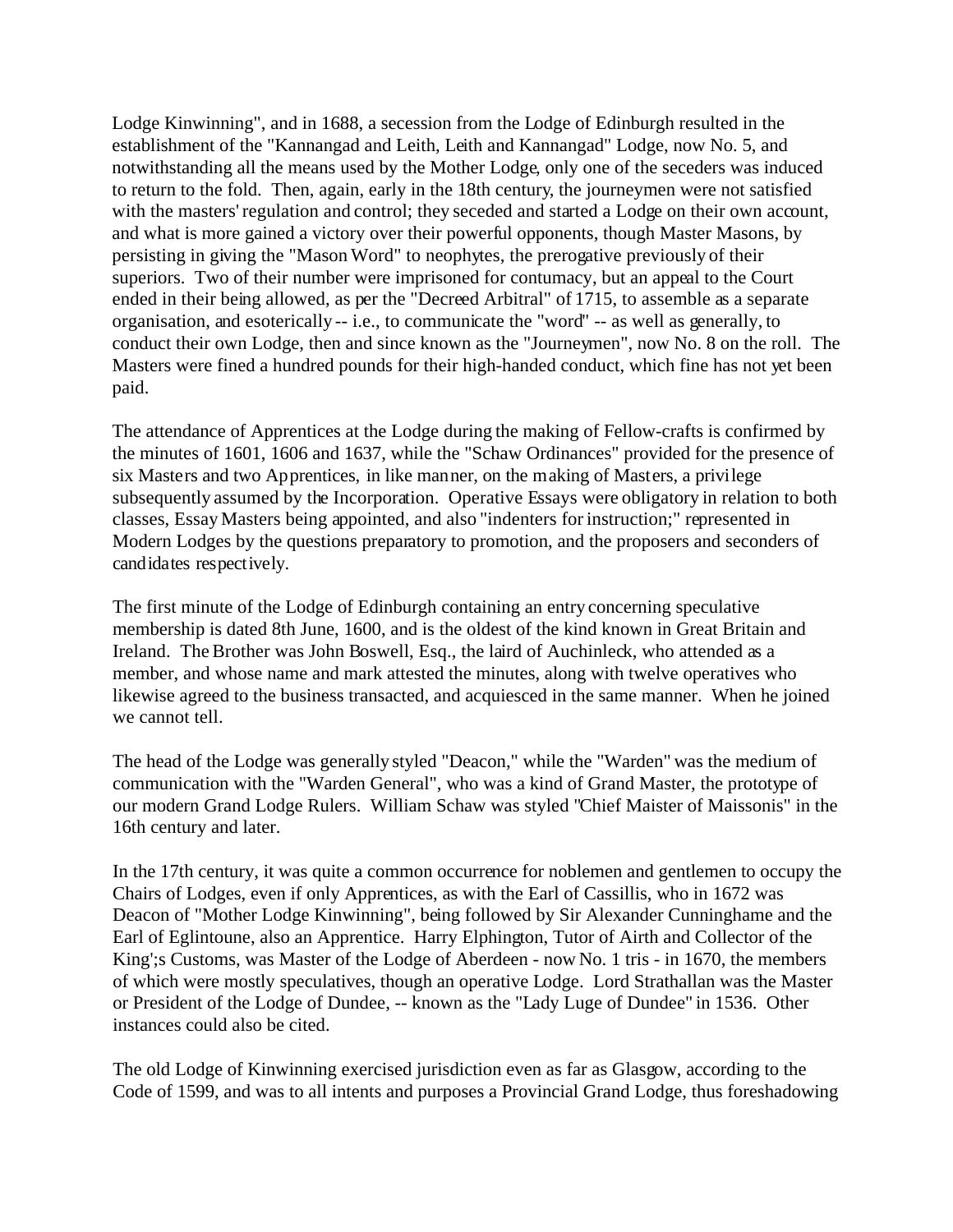the present arrangement, whereby its R.W.M. for the time being occupies the honourable position of Provincial Grand Master of Ayrshire.

Then, again, the protectorate of the Craft in Scotland was hereditary in the St. Clair family, the Lairds of Roslin, being secured by charters of 1600 and 1628 circa, which led to the claim being made that they were Grand Masters, which the documents in no way countenance. The Lairds of Roslin were simply Patrons and Protectors of the "Maissones and Hammermen" with other crafts, but that obsolete and purely honorary distinction was sufficient to secure the election in 1736, on sentimental grounds, of one of the family, as the first Grand Master of Scotland.

Other local magnates were appointed to the oversight of the Craftsmen in certain districts, such as Patrick Coipland of Udaucht as Warden of the "airt and craft of Maisonrie" over three sheriffdomes in Scotland in 1590. These were clearly the precursors of the general and local Craft bodies which sprang up during the 18th century in Great Britain and Ireland. But time will not permit any reference to such just now. This much, however, may be noted, that excepting the arrangement of separate Masonic degrees and ceremonies peculiar to the post Grand Lodge period, it is not easy to discover many important features of the Craft in the eighteenth century, which are not represented in the regulations and customs of the Scottish Craft in the present century.

Until the precise character of the Records of the Masons Company of London was made known -- quite recently -- it was believed that the admission of Quarter Master General Moray, of the Scottish Army, at Newcastle on Tyne in 1641, by membres of the Lodge of Edinburgh, was the earliest instance of the initiation of a speculative in England. Now, however, that the invaluable transactions of the before-mentioned Company are accessible, it is found that there was a speculative Lodge at work, under the wing of that body, the existing accounts of which go as far back as 1620. The meetings were termed the Acception, and the candidates were received as Accepted Masons; the Company being then known as Free masons, though the prefix was dropped during the latter half of the 17th century. The dual character of the Company is established by reference to the accounts, for the actual minutes are missing prior to 1670. Beside those who obtained the freedom of the Company by patrimony or servitude, there were others who were admitted by redemption, and it is quite possible that being accepted by the Lodge, though not connected with the building trade, strengthened their application for the freedom of the Company. it appears to have been optional for the accepted brethren to join the Company, or for the members of the latter to enter the Acception, but both financially and generally there was a most intimate connection between the two, as the Company received the balance, if any, after each Acception had been held.

This Lodge became so influential and important, that in the Inventory of 1663, and also in later ones, the names of the Accepted Masons are declared to be exhibited in a faire enclosed frame with a lock and key. In the same Inventory was also One book of the constitutions which Mr. Flood gave, and which was described in a subsequent list of 1676 as the constitutions of the Accepted masons, as distinct from One book of the Ancient Constitutions and Orders of the Company. The Inventory of 1722 is still more explicit, the Constitutions of the Company being entered as of the year 1481, and the other A Book wrote on parchment and bound or stitched in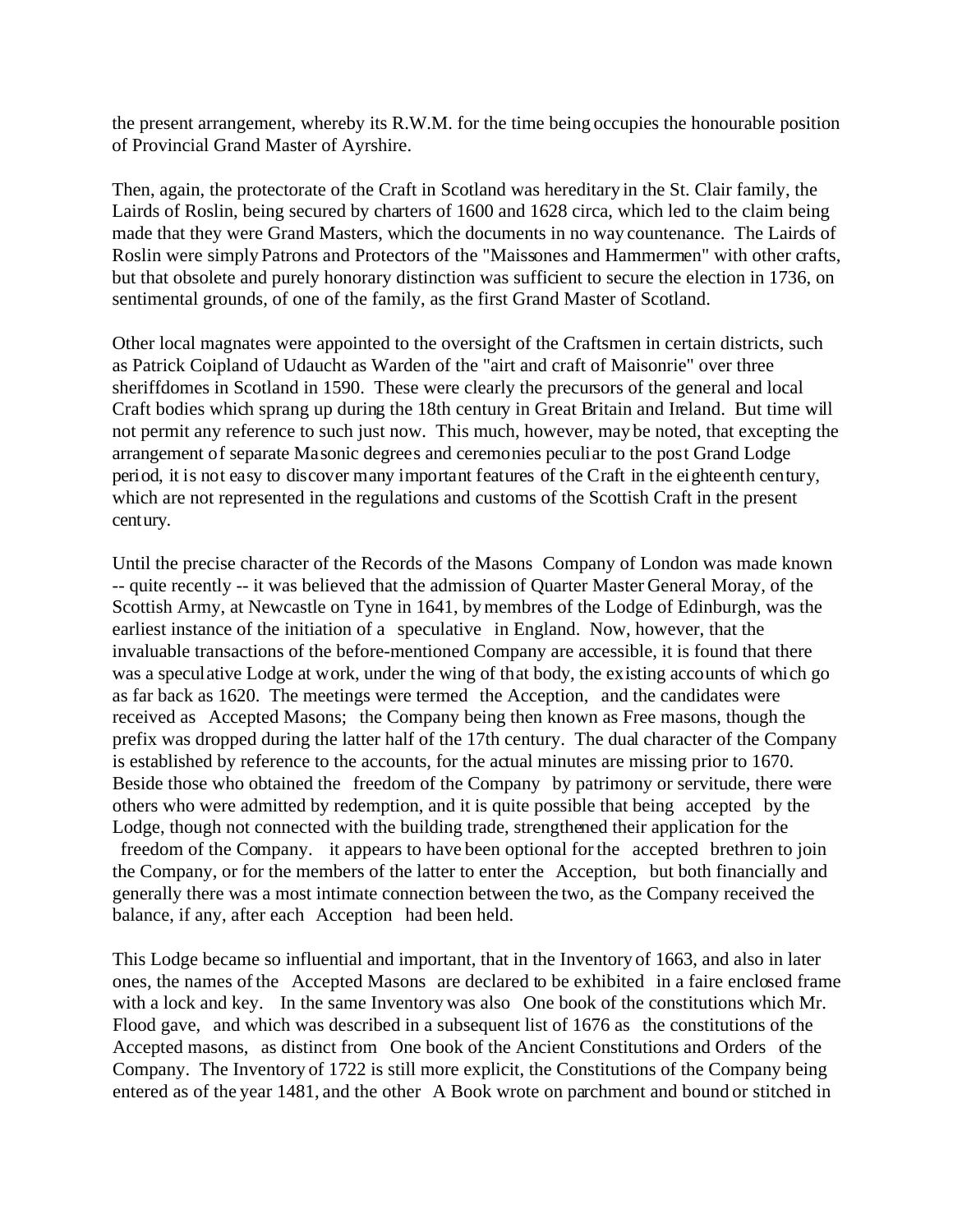parchment containing an account of the Antiquity Rise and Progress of the Art and Mistery of Masonry. This latter was doubtless a MS. of the Old Charges but unfortunately it has not been heard of since the year 1839, when it is said to have contained 113 annals of the antiquity &c. of Masonry. The Phillipps MSS Nos 1 and 2 would answer to this description, and the first-noted has the name of Mr. Richard Bankes, a Member of the Masons company, on the cover; the date of its caligraphy, however, does not answer, being of about the middle of the 17th century, therefore not old enough. Though not the original, which was doubtless much older, and used in the reception of the Accepted Masons, it may be an exact transcript. The G.W. Bain MS has also an equal claim to be considered a representative of the missing book, having a similar text and qualifications. there are also other MSS with a different text from the

 Phillipps, which may be copies of the original document, having the New Articles, such as the Grand Lodge MS No. 2, and the Harleian No. 1942. These later regulations are quite suggestive of the rules in force for the Accepted Masons, the term Acception is mentioned, and neophytes are termed Accepted Free-Masons, while Certificates were provided just as in later times.

It is quite likely that the Company dropping the prefix Free, and the speculative branch becoming independent, led to the union of the two prefixes as Free and Accepted Masons.

This is the Lodge that was visited by Elias Ashmole in 1682, for which he received a Summons, and which assembled in the Masons Hall, London, when six gentlemen were admitted into the Fellowship, four of whom were members of the Company. Nine of the Acception or Lodge attended, besides Ashmole, who says he was the Senior Fellow among them. No particulars whatever of the ceremony are afforded, but subsequently they all dined at the charge of the newaccepted Masons. All the nine Fellows were members of the Company, including the Master and the two Wardens.

It will thus be seen, that not a few customs of later days were anticipated in the 17th century, such as the use of Masonic Certificates to aid in visitation, the issue of Lodge Summonses, masons marks used after the signatures, Essays and Indenters, as well as the promotion of goodfellowship.

The General Regulations of the premier Grand Lodge of England, printed in the year 1723, were for the use of the Lodges in and about London and Westminster, being thus originally a Metropolitan organisation. At the time they were printed, there was a Provincial authority at work in the City of York, as a time immemorial Lodge, whose preserved records date from 1712, but the Lodge was a very old one at that time.

In Ireland, in like manner, there was a Grand Lodge holding its meetings in the Metropolis of that Country from 1725, and no doubt earlier; also a District or Grand Lodge, quite distinct, though not essentially different, assembling at Cork, for the Province of Munster, and having subordinate Lodges. these surely were anticipated in the 17th century by the Metropolitan Lodge of Scotland, which Masonically in olden time, governed the City, and Mother Lodge Kinwinning, which was in charge of quite a large district, and authorised dependent Lodges, one of which is the Kannangad Kinwinning of 1677.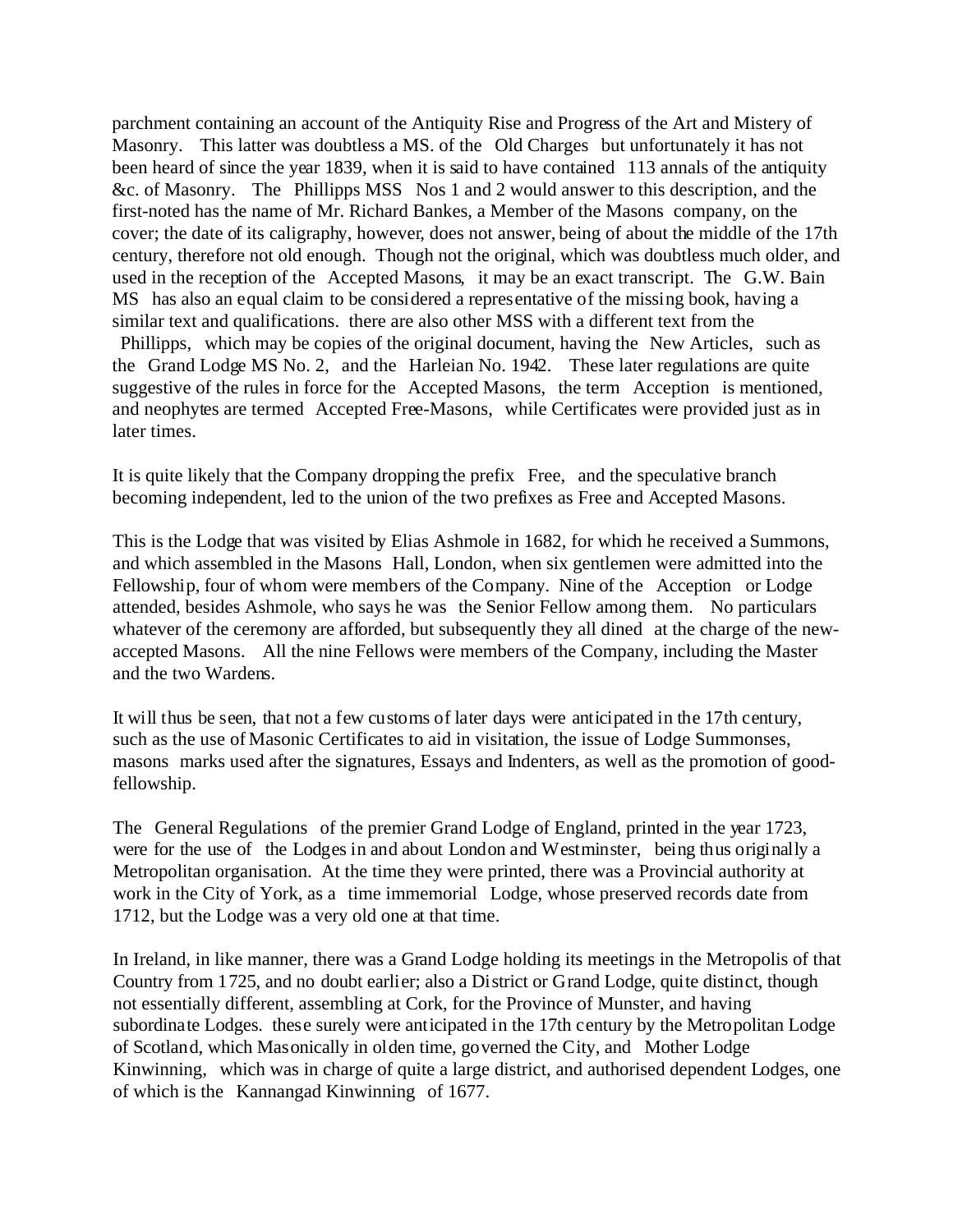I claim that Edinburgh and Kinwinning were thus, in not a few important respects, the Masonic prototypes of the London and York organisations, as well as of the Dublin and Cork Grand Lodges.

As the Masonic bodies in Ireland adopted the usage of Deacons long before those in England, which officers, nominally at least if not precisely as to duties, had been familiar to Scotland for centuries, it is just possible that Ireland was more indebted to North Britain for its Masonic laws and customs that has hitherto been recognised or acknowledged, and thus proportionately less to England accordingly.

whilst it is true that the Craft records in England are not so numerous and valuable as those of Scotland, some of the existing minutes and other indications of Masonic activity are of great importance, as already indicated, and though we do not know when and by whom these 17th century Lodges were originally started or constituted, they assuredly had much in common. Judging from the fact that Dr. Desaguliers, Past Grand Master of England, visited the Lodge of Edinburgh in 1721, and having been found to be duly qualified in all points of Masonry, was received as a Brother, there seems no reason to suppose that Freemasonry of the 17th century in England, as regards essentials, differed from that of Scotland.

Esoterically there is much to be said as to the Lodges in England and Scotland, but that must be reserved to another time. I may note, however, in passing, that the Mason Word was acknowledged to be given in Scotland, and dues paid therefor, as late as 1715, and whilst a gratifying reticence is generally observed, an incomplete minute of 1702 at Haughfoot requires very careful consideration. It reads of entrie as the apprentice did. Leaving out (the common judge - Probably an operative test -) -- they then whisper the word as before, and the Master Mason grips his hand in the ordinary way.

It does not appear to me that this entry calls for any remark just now, as it tells its own tale consistently with other records, in relation to the simplicity of the Masonic ceremonial at that time.

The Presbytery of Kelso in 1652 sustained the action of the Rev. James Ainslie in becoming a Freemason, declaring that there is neither sinne nor scandale in that word -- i.e., the Mason Word.

Along with the Harleian MS (No. 2054, British Museum), is a scrap of paper, which cites, sevrall words and signes of a free Mason as a portion of an obligation. this MS of the Old Charges is in the handwriting of Randle Holme (born 1627), the author of the Academy of Armory , printed in 1688, wherein he says, I Cannot but Honor the Felloship of the Masons because of its Antiquity; and the more as being a Member of that Society, called Free-Masons.

The Oath that was taken by the Brethren during this period, as given in various copies of the Old Charges &c., is not indicative of the separate degrees of the post Grand Lodge era.

A remarkable Register of gentlemen and others, with the MS just referred to -- Harleian No.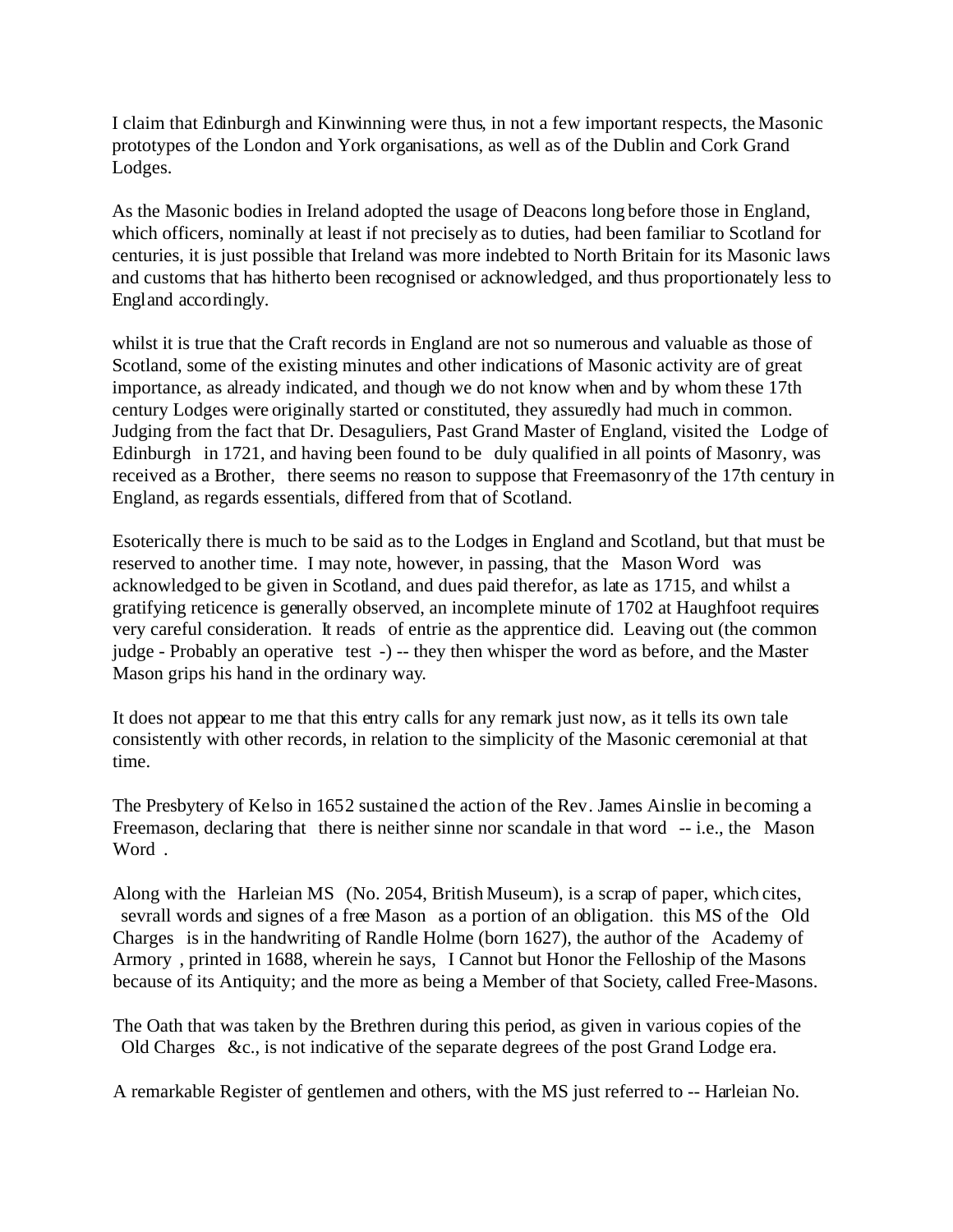2054 -- states what each giue for to be a free Mason. This is also in the handwriting of the same Randle Holme, and apparently belonged to a speculative Lodge at Chester.

The references to the Craft in Plot s Natural History of Staffordshire, published in 1686, are of a most important character, and should be carefully studied, as they concern admissions into the Fraternity, the reading of the Old Charges , with prominent portions of their text, and the early history of the Society.

There are many ways of proving the existence of the Craft during the seventeenth century, but the foregoing must suffice for the present, the evidence being so plentiful, that it is quite embarrassing to make a selection. It cannot, in my opinion, be questioned, that modern Grand Lodges are the direct representatives of the old Lodges previously existing, many of which still continue working.

the records of one Scottish family offer eloquent testimony, to the continuous working of the Craft for centuries, as enshrined in the valuable Perth Charter, and in the Lodge of Edinburgh records. From these documents the following facts are gleaned. John Mylne came to Perth from the North Countrie and became the King s Master Mason and Master of the Lodge at Scone - - now No. 3 Scotland. He was succeeded by his son, whose name is mentioned in the remarkable Contract of 1658, who by His Majesty s desire entered King James the sixth as ffreeman, measone and fellow craft. His third son John was a member of the Lodge of Edinburgh, and Master Mason to Charles I., 1631-6; John Mylne the younger, his eldest son, succeeding, became in 1633 a Fellow Craft in No. 1, and was Deacon eleven times within thirty years. Alexander Mylne was entered an apprentice to his uncle in 1653, and was made a fellow-craft in 1660, becoming Warden in 1663-4, and Deacon several times later on. then William Mylne was entered an apprentice in 1721, and was Master in 1735, representing the Lodge at the formation of the Grand Lodge of Scotland the following year, and holding the office of Grand Treasurer from 1737 to 1755. Another William was elected and initiated in the same Lodge in 1750, and a Robert Mylne became a member in 1754, receiving the three degrees in that year. He died in 1811 and was buried in St. Paul s Cathedral, having been surveyor to that edifice for fifty years. With his decease, terminated the family s connection with the Lodge of Edinburgh , which had extended through five successive generations, and for a still longer period as craftsmen.

There are two Lodges of the pre Grand Lodge era, which also overlap that important period, which really require whole Papers to themselves, to do their proceedings anything like justice. A few words about each of these will fitly conclude my Address.

the records of the old Alnwick Lodge were brought to the notice of the Craft by me in 1871, and are of special value, not only because of their antiquity, but also in relation to their text. As with so many of these venerable Lodges, its origin is unknown, but it may be accepted as of the 17th century. A copy of the Old Charges precedes the Orders to be observed by the company and Fellowship of Free Masons, att A Lodge held att Alnwick Septr 29 1701 being the Genrl head meeting day. Apprentices had to be entered and be given their Charge within one whole Year after admission, and on the expiry of their term of seven years were Admitted or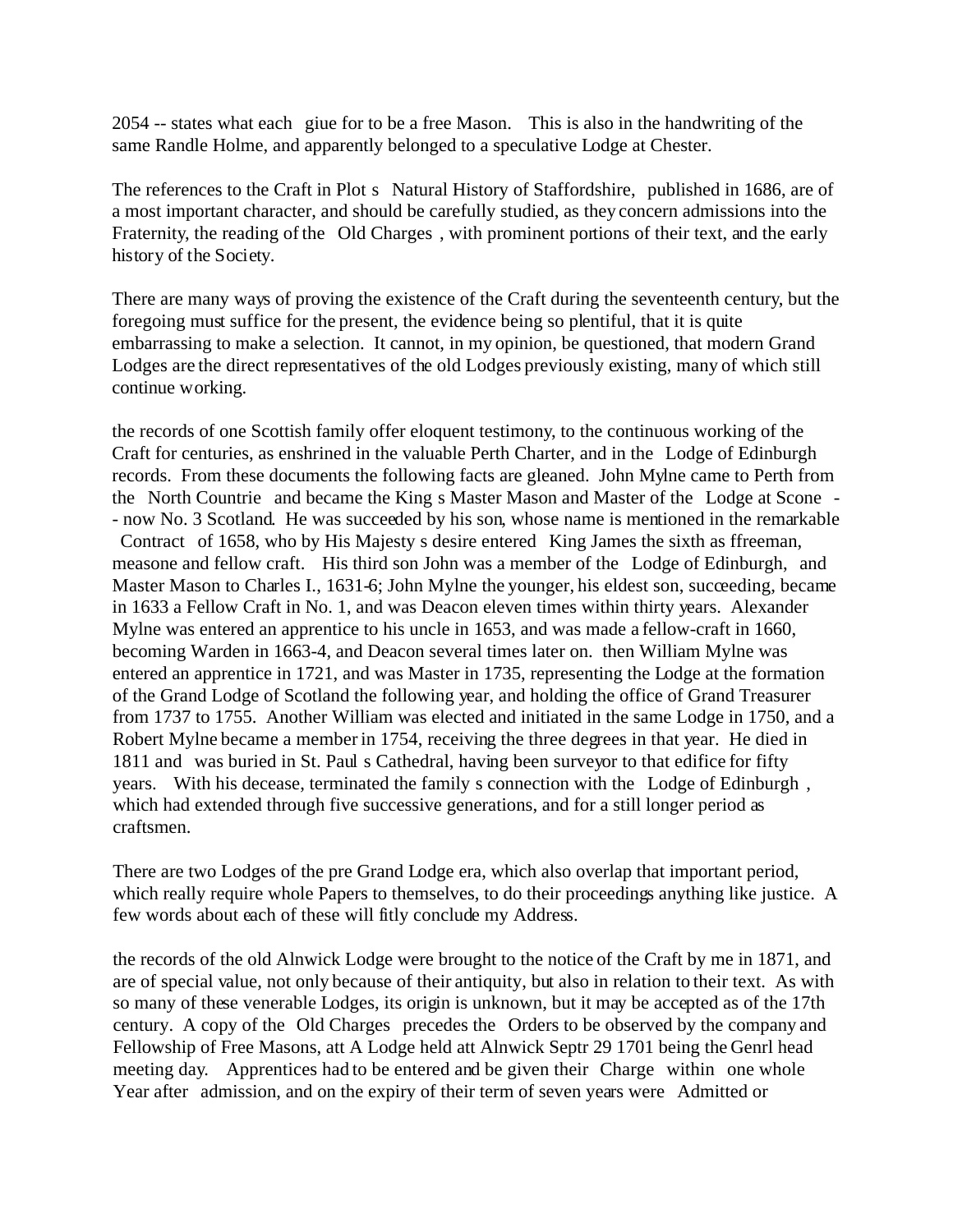Accepted butt uon the ffeast of St. Michaell the Archangell. The Master and Wardens were elected by the members, and the frequent entries made free , made free Masons or made free brothers are very suggestive and important. On 20th January, 1708, it was ordered that no member should appear at the Lodge to be kept on St. John s Day in Christmas without his appron & Common Square fixt in the Belt, and to be similarly attired on attending Church on that day, when a special sermon was to be preached. Although the Lodge was active far on in the 18th century, it never, so far as is known, joined the Grand Lodge of England, although a Warrant issued by that Body in 1779 for Alnwick may have been applied for by some of its Brethren. It is of special interest to remember that on Christmas Day in 1755, Mr. George Henderson of Alnwick. visiting Bro from Kannangad Kinwinning Lodge is duly noted in the minutes; he was initiated in the northern Lodge in 1751, receiving the two higher degrees on Nov 20th 1754. There is no mention of separate Masonic ceremonies in the minutes, -- 1703 to 1756, -- and the Lodge was operative from first to last, the proceedings of the modern Grand Lodge and its subordinate Lodges being entirely ignored.

The old operative Lodge at Swalwell, in its early records, had much in common with its senior of Alnwick, its Orders of Antiquity and its Apprentice and General Orders being virtually reproductions of still earlier Old Charges. the three ffraternal signs are mentioned, and the minutes generally from the third decade of the 18th century are of considerable value and interest. the members accepted a Charter from the Grand Lodge of England in 1735, being now, and for a long time past, known as the :Lodge of Industry, No. 48 Gateshead. It was thus another link in the union between the Grand Lodge and its operative ancestors.

It is the fashion of some to raise objections to our claim as being ancient , as well as free and accepted Masons, but I trust that the facts herein submitted, will at once and for ever prove, that our beloved Society is fully entitled to the antiquity so long assumed by the Fraternity.

## *Wm. James Hughan*

 Dunscore Torquay, Jan 19th, 1904

-- -- -- -- -- --- -- -- -- -- --

A List of Works that should be consulted in confirmation of the Address.

Alnwick MS -- Reproduction and Transcript; 1895 Ars Quatuor Coronatorum; 1886-1903. With the Masonic Reprints, Vols I to VI. Crawley s Caementaria Hibernica. 1725-1807; 1895-1900. Conder s The Hole Craft and Fellowship of Masonry 1894. Gould s History of Freemasonry ; 1882-87. Concise History of Freemasonry; 1903 Hughan s Old Charges; 1872 and 1895. Masonic Sketches and Reprints ; 1871. Masonic Register ; 1878.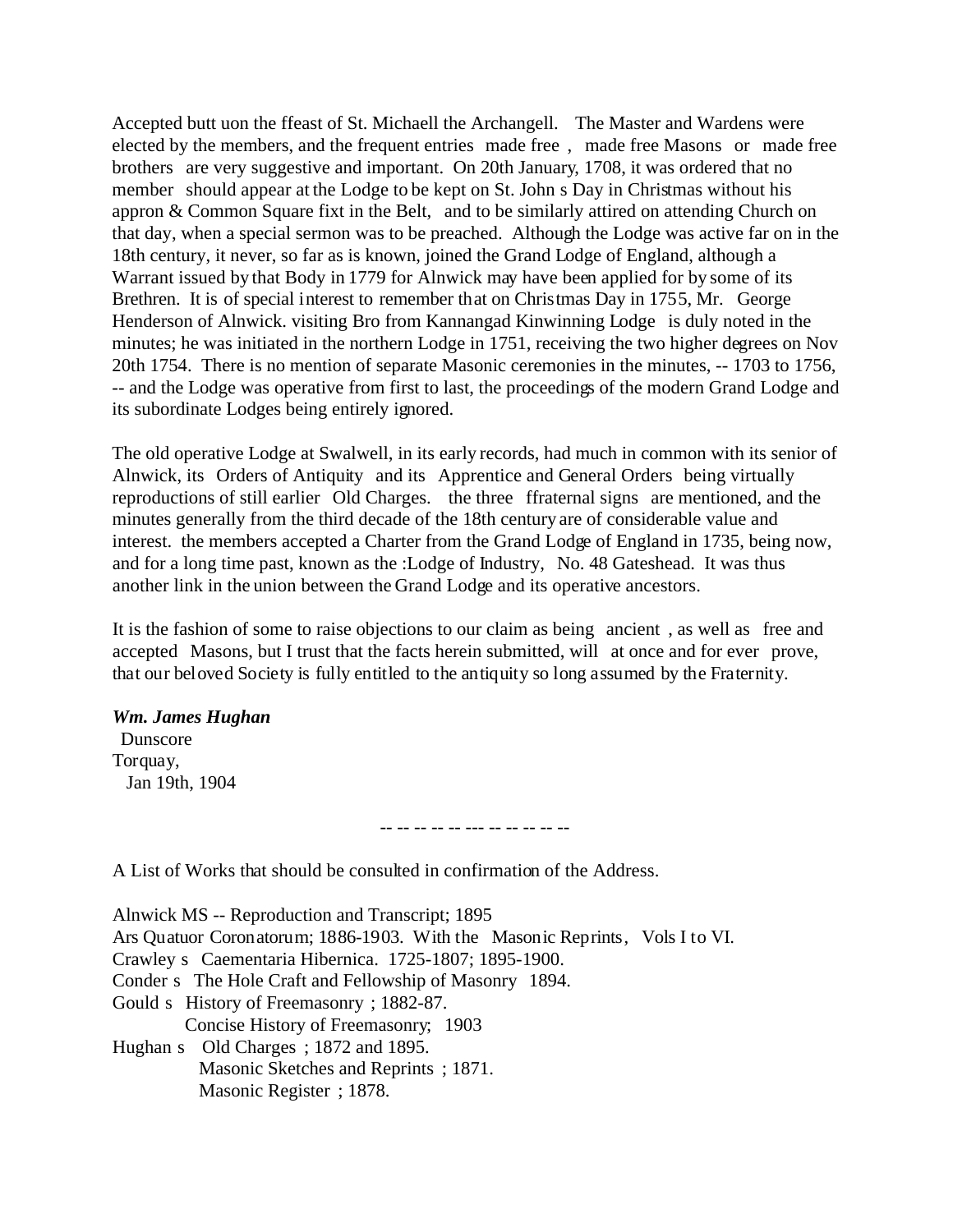Lyon s History of the Lodge of Edinburgh, No. 1 ; 1873 and 1900. Mackenzie s History of the Kannangad Kinwinning Lodge, No. 2 ; 1888. Rylands Freemasonry in the Seventeenth Century ; 1881. Smith s History of the Ancient Masonic Lodge of Scoon and Perth ; 1898 (Crawford Smith) Smith s History of the Old Lodge of Dumfries ; 1892. Spencer s Old Masonic Constitutions ; 1871. Todd and Whytehead s Ancient York Masonic rolls ; 1894. Transactions Lodge of Research, No 2049 Leicester; 1892-1903. Transactions Humber Installed Masters Lodge No. 2494 Hull; 1882-1903. Transactions Sussex Association for Masonic Research ; 1899-1902. Vernon s History of Freemasonry in Roxburghshire, Peebles and Selkirkshire ; 1893. Watson s Reproductions of the Old Charges and Library Reprints . Wylie s History of Mother Lodge Kinwinning ; 1878.

-- -- --- -- -- -- -- -- -- -- --

Brother Hughan having intimated his willingness to answer any questions suggested by the Paper, several Brethren took advantage of the opportunity. A list of these questions and Bro. Hughan s replies thereto are appended.

What brought about the decline of the operative Lodges?

Their inability to preserve or continue the monopoly so long exercised by them. Cowans increased in spite of all regulations and efforts to the contrary; the Masters gradually lost their exclusive powers, and towards the end of the 17th century it became evident, that the Building monopolies and close Corporations of the Freemasons Lodges had seen their day. It was not the speculatives that caused the decline of the operative Lodges, but the causes came from within.

For what reasons and with what motives did the speculatives originally join the old operative Lodges?

I really cannot tell for certain but can only conjecture. Probably mainly from friendly feelings towards the operatives, and to exhibit or manifest an interest in their welfare. The funds were increased by gentlemen joining, and the Lodges were made all the more popular, by the admission of the local squires and others of means in the neighbourhood of a Lodge. It was a secret Society that was thus joined, and this may have led some to seek admission, from the mystery surrounding the Initiation ceremony. The esoteric character of the Craft has been a source of wonder and curiousity to outsiders for many centuries, and especially for the reputation it has long enjoyed of preserving valuable secrets connected with the Rosicrucians, etc.

Does not the fact that all the copies of the Old Charges are of English origin, go to prove that Lodges of Masons existed in England earlier than in Scotland?

I do not think so, but only that the traditional history emanated from South Britain. My opinion is, that the Freemasonry of which our Society is a lineal descendant, was formed, but not known